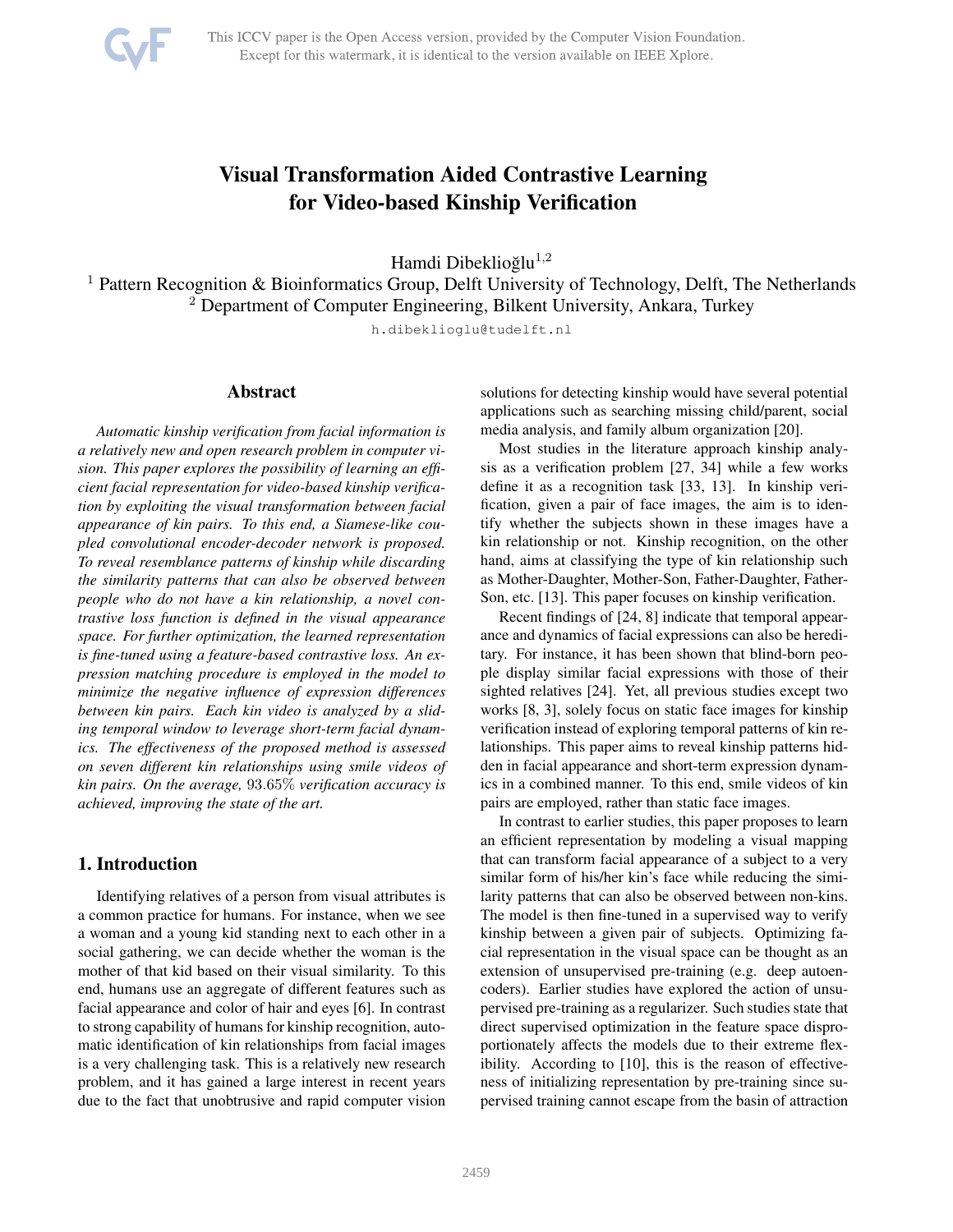defined by the initialization. As a result, compared to traditional regularizers, effectiveness of pre-training does not fade away. In other words, unsupervised pre-training effectively restricts/simplifies the form of the prediction function by learning a sparse representation. Regularization also achieves the same objective, expressed as a function of the weights. While traditional pre-training initializes the representation so as to achieve the reconstruction of corrupted data samples, the proposed approach *further* restricts the latent representation in a way that it can capture visual resemblance of kin pairs while discarding the similarity patterns between non-kins. Thus, it can theoretically be claimed that the proposed approach would provide a stronger regularization by simplifying the kinship verification model (during pre-training) in a different but related space.

This study is the first exploration of visual transformation aided deep representation learning for kinship verification. The proposed method is evaluated in a detailed manner, compared with several baselines including the recent image- and video-based kinship verification approaches from the literature, and state-of-the-art results are reported.

# 2. Related Work

The journey of automatic kinship recognition has started with the work of Fang *et al.* [11], where facial features such as skin color, position and shape of face parts, and histogram of gradients are employed for verification. Then, several studies have aimed to engineer powerful facial appearance representations such as Spatial Pyramid LEarningbased descriptors [38], DAISY descriptors [12], Gaborbased Gradient Orientation Pyramid [39], Self Similarity Representation [16], semantic-related attributes [32], SIFT flow based genetic Fisher vector feature [26], etc.

With the increase in number and content size of kinship image databases [31, 20, 13, 28], the research focus has shifted to representation and similarity learning [36, 40]. Following the dramatic improvements in deep learning, recent studies have started to utilize deep architectures such as gated autoencoders [7], stacked autoencoders [30], convolutional neural networks (CNN) [37, 21], and convolutional Siamese networks [17] for modeling kinship patterns. Metric learning has also been adopted for both engineered [20, 15, 35, 34] and deep learned features [30, 17].

Differently from the aforementioned methods, [8] has explored the temporal facial expression patterns of kinship using spatio-temporal features and landmark displacement dynamics extracted from smile videos, showing that the use of expression dynamics beside the appearance information improves the verification accuracy. A more recent study [3] has complemented the spatio-temporal features with deep learned appearance features, providing a further accuracy improvement. Yet, no other study in the area has focused on temporal analysis for kinship verification.

In contrast to prior studies, the current study proposes to optimize facial feature representation by learning the visual transformation between kin pairs. By defining a contrastive loss in the visual appearance space, the influence of facial similarity patterns that can be observed between subjects who do not share a kin relationship, are reduced. To minimize the effect of expression differences between kin pairs, an expression matching procedure is employed. The representation is then fine-tuned, and the verification model is learned in a supervised manner by using a contrastive loss [17] defined in the feature space. To leverage short-term dynamics of facial expressions, each kin video is analyzed by a sliding temporal window and compared with the matching expression sub-sequences in its pair video.

# 3. Method

The aim of the proposed method is to learn an efficient facial representation to enhance kinship verification by revealing the facial resemblance patterns between kin pairs which are not observed between non-kins. In contrast to most approaches in the literature, the proposed method analyzes facial expression videos, rather than images, in order to exploit the resemblance between facial expressions of kin pairs. To this end, videos of enjoyment smiles are used since it is one of the most frequently shown facial expression.

The method assumes that the given pair of input videos show the entire duration of a smile expression. The flow of the system is summarized as follows. Initially, 68 facial landmarks are tracked in the videos (see Fig. 1). Once face images and the corresponding landmarks are normalized in terms of pose and scale, shape-based features are extracted using the tracked points to represent the surface deformations on eyes & eyebrows and mouth regions. Using the extracted features, each " $2m + 1$ "-frame sub-sequence (obtained by a sliding window) of the input videos is matched to a " $2m + 1$ "-frame sub-sequence of its pair-video so as to have a very similar facial expression. Matched subsequences are then fed to a coupled convolutional encoderdecoder network that learns the transformation between facial appearance of the given pair of subjects that have a kin relationship (see Fig. 2). Designed architecture has two parallel identical encoder-decoder networks with weight sharing. To reveal the facial resemblance patterns between kin pairs, these encoder-decoder networks are trained in a way that each network outputs a face image that is similar to its input's kin-pair while minimizing its resemblance to nonkins. To this end, an appearance-based contrastive loss is defined. After training the network based on visual similarity, decoding blocks are removed and a classification layer with contrastive loss is connected to the full connection blocks. Modified network is then fine-tuned in a supervised manner by using a feature-based contrastive loss [17]. In the test phase, " $2m + 1$ "-frame sub-sequences of a given smile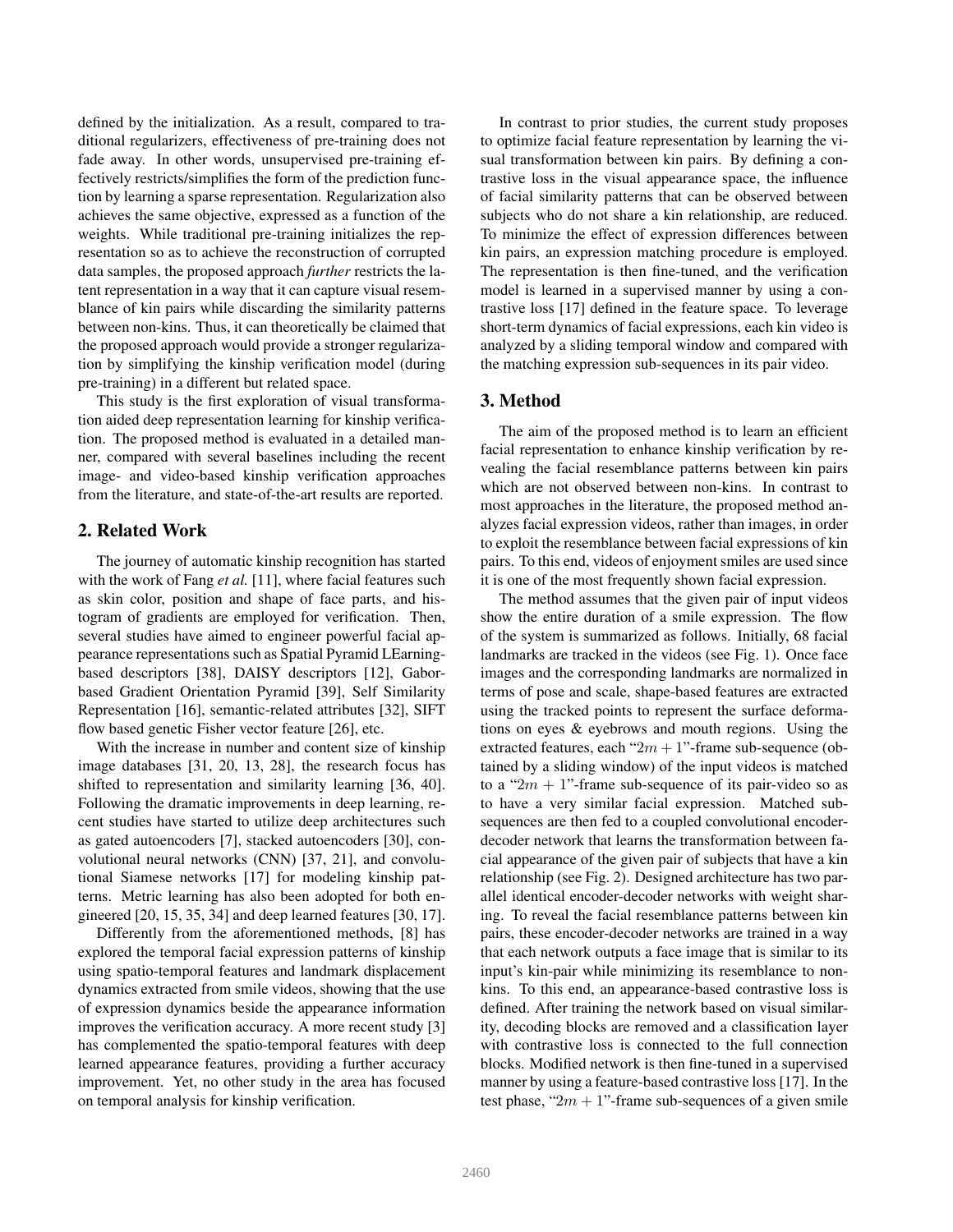

Figure 1. (a) Landmarks on facial boundary, eyes & eyebrows, nose, and mouth regions, and (b) a normalized/cropped face.

pair are matched based on expression similarity. Each of the matched sub-sequence pairs are processed by the fine-tuned network. The verification result is obtained by fusing the posterior probabilities for all matched sub-sequence pairs.

### 3.1. Facial Landmark Tracking and Alignment

To normalize face images in terms of rotation and scale as well as measuring regional deformations for expression matching, 68 landmarks on facial boundary (17 points), eyes & eyebrows (22 points), nose (9 points), and mouth (20 points) regions are tracked as shown in Fig. 1(a). To this end, a state-of-the-art tracker [2] is used. The tracker uses an extended version of Conditional Local Neural Fields (CLNF) [1], where individual point distribution and patch expert models are learned for eyes, lips and eyebrows. Detected points by individual models are then fit to a joint point distribution model. To handle pose variations, CLNF employs a 3D representation of facial landmarks.

The tracked 3D coordinates of the landmarks  $l' =$  $\{l^{\prime X}, l^{\prime Y}, l^{\prime Z}\}$  are normalized by removing the global rigid transformations such as translation, rotation and scale. The movement of the normalized landmarks are smoothed by the 4253H-twice method [29] to reduce the tracking noise. Since the normalized face is frontal with respect to the camera, the depth dimension (Z) is ignored, and each landmark is represented as  $l = \{l^X, l^Y\}$ . To shape-normalize facial texture, each face image is warped using piecewise linear warping so as to transform the X and Y coordinates of the detected landmarks l'onto those of normalized landmarks l. Obtained images are then scaled by setting the inter-ocular distance  $(d_{io})$  to 48 pixels, and cropped around the facial boundary and eyebrows as shown in Fig. 1(b). As a result, each normalized face image has a resolution of  $96 \times 96$  pixels. Images are then converted to gray scale.

### 3.2. Expression Matching

This paper presents a method that learns an efficient facial representation for kinship verification by exploiting the transformation between facial appearances of kin pairs. To minimize the influence of expression differences in such a transformation, the most similar facial expressions of kin pairs (and those of pairs with no kin relation) are proposed to be matched. To this end, the change in facial surface deformations should be described effectively first. Since previous research [5, 9] shows that facial landmark displacements can successfully describe expression dynamics, a shape-based representation is used in this study.

To leverage regional properties, a separate descriptor is computed for each of eyes & eyebrows, and mouth regions using the corresponding landmarks (Fig. 1(a)). Let  $l_{f,i,t}$  denotes the  $i^{th}$  landmark (of  $N_f$  landmarks) in facial region  $f = \{ey, mt\}$  at frame t of a given smile video, where "ey" and "mt" indicate regions of eyes & eyebrows and mouth, respectively. Then, a regional shape descriptor  $S_{f,t}$ for frame  $t$  can be computed as a set of Euclidean distances between all possible landmark pairs in region  $f$ :

$$
S_{f,t} = \left\{ s \in \mathbb{R} \mid s = ||l_{f,j,t} - l_{f,k,t}||_2, \ j > k, j, k \in \{1, 2, 3, \dots N_f\} \right\},
$$
 (1)

where the length of  $S_{f,t}$  is equal to  $\binom{N_f}{2} = \frac{N_f!}{N_f! (N_f-1)!}$ .

Regional representations of eyes & eyebrows ( $\mathcal{S}_{ey,t}$ ) and mouth  $(S_{mt,t})$  are concatenated to describe the combined expression  $S_{\text{comb},t}$ . Dimensionality of the obtained vectors is reduced to 15-d using the Principal Component Analysis (PCA) so as to retain 99.5% of the variance. Resulting frame-based expression descriptor with reduced dimensionality is hereafter denoted as  $\bar{S}_{\text{comb},t}$ . To include short-term temporal information in the analysis, expression displayed from frame  $t - m$  to  $t + m$  can be defined as:

$$
\mathcal{D}_t = \left[ \begin{array}{cc} \bar{\mathcal{S}}_{\text{comb},t-m} & \bar{\mathcal{S}}_{\text{comb},t-m+1} & \dots & \bar{\mathcal{S}}_{\text{comb},t+m} \end{array} \right] (2)
$$

Note that, a " $2m+1$ "-frame sub-sequence of the expression from  $t - m$  to  $t + m$  is indicated by frame t for simplicity.

Using the extracted descriptors  $\mathcal{D}_t$ , each "2m + 1"-frame sub-sequence of the input videos can be matched to a subsequence of its pair-video so as to have a very similar facial expression. Let  $\mathcal{D}_{t}^{V}$  denotes the expression descriptor for the sub-sequence from frame  $t - m$  to  $t + m$  of a video V. If  $V_1$  and  $V_2$  show the pair of input videos, and  $T_1$  and  $T_2$ denote the length (number of frames) of  $V_1$  and  $V_2$ , respectively, a matching sub-sequence at time step  $t_2^*$  in  $V_2$  for  $t_1$ in  $V_1$  can be determined as follows:

$$
t_2^* = \underset{t \in \{m+1, \dots, T_2 - m\}}{\arg \min} ||\mathcal{D}_{t_1}^{V_1} - \mathcal{D}_t^{V_2}||_2 \tag{3}
$$

Notice that this is not a one-to-one mapping. So, a single time step in  $V_1$  can be matched with several time steps in  $V_2$ . Therefore, the procedure is repeated by changing the direction of comparison to find a matching time step  $t_1^*$ in  $V_1$  for each time step  $t_2$  of  $V_2$ . Two sets of matching sub-sequences are obtained as  $\{t_1, t_2^*\}$  and  $\{t_1^*, t_2\}$ , where  $t_1, t_1^* \in \{1+m, \ldots, T_1-m\}$  and  $t_2, t_2^* \in \{1+m, \ldots, T_2-m\}$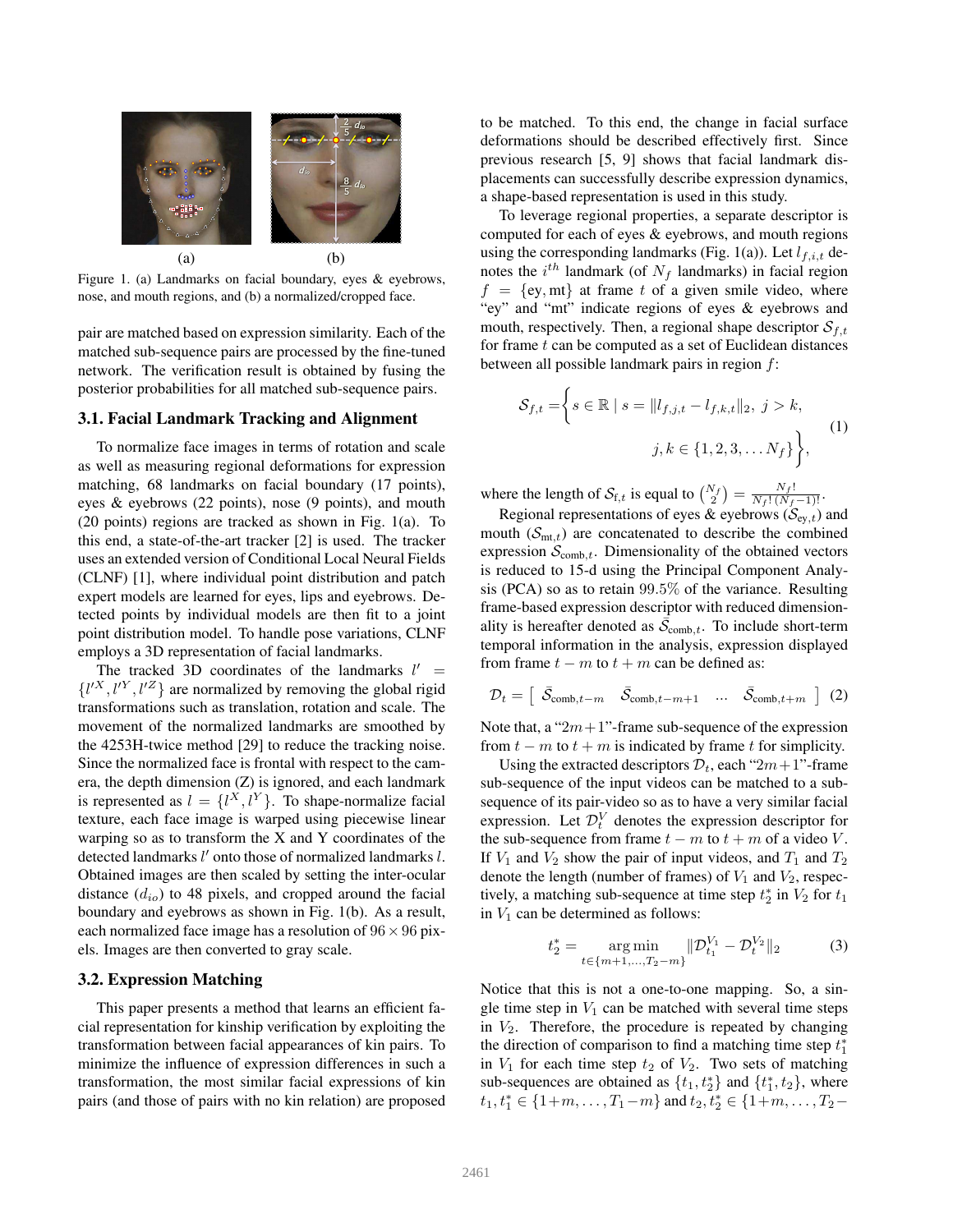

Figure 2. Overview of the proposed method for learning contrastive mapping of facial appearance between kin pairs.

 $m$ . Resulting pairs of "2 $m+1$ "-frame image sequences are used as inputs in the proposed method.

#### 3.3. Appearance-based Pre-training

For a more reliable kinship verification, the proposed method aims to learn a facial appearance representation that can capture the patterns of visual kinship resemblance while discarding the similarity patterns that can be observed between people who do not have a kin relationship, by employing a contrastive loss function. To this end, a Siamese-like architecture is designed by combining two identical convolutional encoder-decoder networks in parallel as shown in Fig. 2. In contrast to the conventional Siamese architectures, the proposed pre-training network optimizes the parameters by employing a loss function defined in the image space, rather than the feature space. Instead of solely relying on label information (kin or non-kin), the proposed approach exploits the visual similarity patterns between kins and between non-kins. Such an approach can provide a strong regularization in the model, yielding a more accurate kinship verification.

Inputs of the designed network are a pair of matching facial image sequences of two subjects with a kin relationship. While the first encoder-decoder learns the transformation from kin 1 to kin 2, other one learns the transformation from kin 2 to kin 1. These sub-networks cross-share the weights such that the decoding weights of the second subnetwork are defined as the transposed encoding weights of the first sub-network. As shown in Table 1, the encoder blocks contain four convolutional layers followed by a fully connected layer. A set of  $5 \times 5$ -pixel filters are used in all convolutional layers. To add non-linearity to the model, rectified linear unit (ReLU) is applied to the output of each convolutional layers. The encoder blocks contains three maxpooling layers which are applied after the second, third, and fourth convolutional layers. Max-pooling is applied with  $a$  2  $\times$  2 window such that the output of max-pooling layer is downsampled with a factor of 2. The final layer of the encoding blocks is the fully connected layer that aims to

Table 1. Configuration of the proposed network. "conv", "trconv", and "fc" denote convolution, transposed convolution, and full connection layers in the network, respectively. Numbers next to the name of each layer indicate the order of the corresponding layer. For brevity, ReLU layers are discarded in the table.

| Layer               | Kernel Size  | Stride         | Output Size                    |
|---------------------|--------------|----------------|--------------------------------|
| $conv1-1$           | $5 \times 5$ | 1              | $92 \times 92 \times 16$       |
| $conv1-2$           | $5 \times 5$ | 1              | $88 \times 88 \times 32$       |
| pool1               | $2\times 2$  | $\overline{2}$ | $44 \times 44 \times 32$       |
| conv2               | $5 \times 5$ | 1              | $40 \times 40 \times 64$       |
| pool <sub>2</sub>   | $2\times 2$  | $\overline{2}$ | $20 \times 20 \times 64$       |
| conv3               | $5 \times 5$ | 1              | $16 \times 16 \times 128$      |
| pool3               | $2\times 2$  | $\overline{2}$ | $8 \times 8 \times 128$        |
| fc4                 | $8 \times 8$ | $\mathbf{1}$   | $1 \times 1 \times 512$        |
| trconv-fc4          | $8 \times 8$ | 1              | $8 \times 8 \times 128$        |
| unpool3             | $2\times 2$  | $\overline{2}$ | $16 \times 16 \times 128$      |
| trconv3             | $5 \times 5$ | 1              | $20 \times 20 \times 64$       |
| unpool2             | $2\times 2$  | $\overline{2}$ | $40 \times 40 \times 64$       |
| trconv <sub>2</sub> | $5 \times 5$ | $\mathbf{1}$   | $44 \times 44 \times 32$       |
| unpool1             | $2\times 2$  | 2              | $88 \times 88 \times 32$       |
| $t$ rconv $1-2$     | $5 \times 5$ | 1              | $92 \times 92 \times 16$       |
| $t$ rconv $1-1$     | $5 \times 5$ | 1              | $96 \times 96 \times (2m + 1)$ |

aggregate information obtained from all neurons from the third max-pooling layer. The decoder blocks are the symmetric of encoder blocks such that max-pooling layers are replaced with max-unpooling and convolutions are replaced with transposed convolutions. Note that, similar to the encoding, the transposed convolutional layers are followed by ReLU in the decoder blocks except the last layer.

To optimize the parameters of the proposed network, an appearance-based contrastive loss function is proposed. Let  $\mathcal{K}_1 = \{I_{1,1}, \ldots, I_{1,2m+1}\}\$  and  $\mathcal{K}_2 = \{I_{2,1}, \ldots, I_{2,2m+1}\}\$ denote the given input pair of " $2m + 1$ "-frame image sequences, and  $\hat{\mathcal{K}}_1 = {\hat{\{I}}_{1,1}, \dots, \hat{I}_{1,2m+1}\}$  and  $\hat{\mathcal{K}}_2 =$  $\{\hat{I}_{2,1},\ldots,\hat{I}_{2,2m+1}\}$  denote the corresponding output pair of image sequences, respectively. If  $C$  is the cosine distance between two images, then, a kinship loss can be defined to learn the transformation of facial appearance between kin pairs by maximizing the similarity between  $\mathcal{K}_1$  and  $\hat{\mathcal{K}}_2$ , and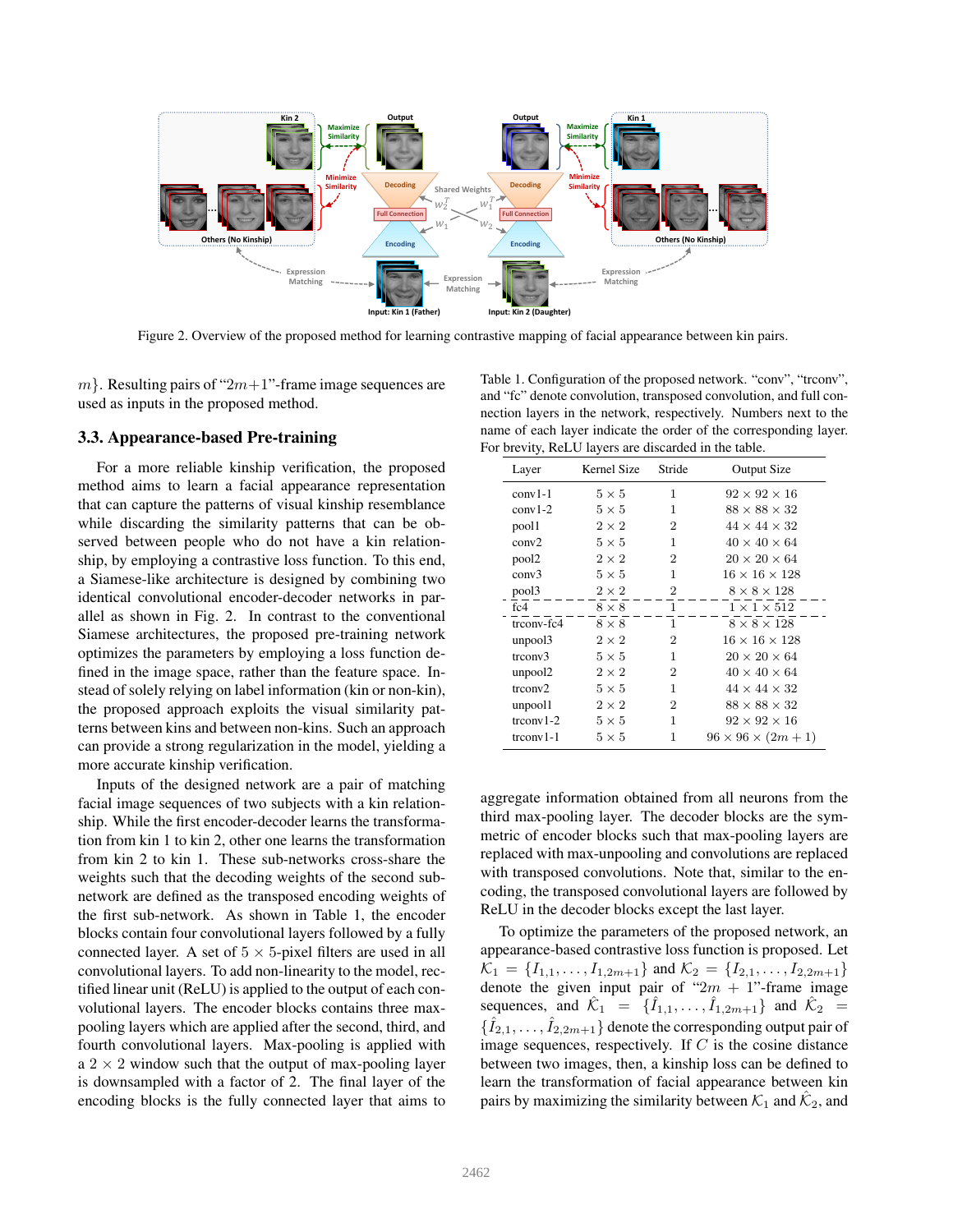between  $\mathcal{K}_2$  and  $\hat{\mathcal{K}}_1$  as follows:

$$
\ell_{\text{kin}} = \Theta(\hat{K}_1, K_2) + \Theta(\hat{K}_2, K_1), \text{ where}
$$

$$
\Theta(\hat{K}_i, K_j) = \frac{1}{2m+1} \sum_{n=1}^{2m+1} C(\hat{I}_{i,n}, I_{j,n}). \tag{4}
$$

In a similar manner, a non-kinship loss is defined to minimize the resemblance of the output image sequences to the matching " $2m + 1$ "-frame sequences of other subjects (with no kinship). To this end, one matching sequence with  $\mathcal{K}_1$  and one with  $\mathcal{K}_2$  are obtained for each of the subjects (with the same gender) in the database who do not have a kin relation with the input subjects as described in Section 3.2. A fraction of the most similar sequences are determined as  $\{P_{1,1}, P_{1,2}, \ldots, P_{1,N_{s_1}}\}$  for  $\mathcal{K}_1$  and as  $\{P_{2,1}, P_{2,2}, \ldots, P_{2,N_{s_2}}\}$  for  $\mathcal{K}_2$ , where  $N_{s_1}$  and  $N_{s_2}$  denote the number of obtained most similar subjects to the input subject 1 and 2, respectively. Then, the non-kinship loss is computed as:

$$
\ell_{\text{non-kin}} = -\frac{1}{N_{s_2}} \sum_{n=1}^{N_{s_2}} \Theta(\hat{K}_1, \mathcal{P}_{2,n}) - \frac{1}{N_{s_1}} \sum_{n=1}^{N_{s_1}} \Theta(\hat{K}_2, \mathcal{P}_{1,n}).
$$
\n(5)

Thus, the model can be trained by minimizing the contrastive loss that is defined as:

$$
\ell_{\text{contrastive}} = \lambda \ell_{\text{kin}} + (1 - \lambda) \ell_{\text{non-kin}} ,\qquad (6)
$$

where  $\lambda$  is the tradeoff parameter between the kinship loss and the non-kinship loss.

### 3.4. Fine-tuning and Classification

Once the model is pre-trained, decoding blocks of the network are removed. Instead, a binary classification layer is connected to the full connection blocks to fine-tune the network parameters and distinguish between kin and nonkin pairs. Note that the obtained architecture is a Siamese network with two encoding blocks without weight sharing.

For the classification layer, the contrastive learning method that is proposed by Li *et al.* [17], is employed. Let  $x_1$  and  $x_2$  be the "2m + 1"-frame input sequences, and  $G_{w_1}(x_1)$  and  $G_{w_2}(x_2)$  be the representation obtained from the corresponding encoding block (responses of the fully connected layer) for subject 1 and subject 2, respectively, where  $w_1$  and  $w_2$  denote the weights of the encoding blocks. Then, the distance between  $G_{w_1}(x_1)$  and  $G_{w_2}(x_2)$  is:

$$
\gamma(x_1, x_2) = ||G_{w_1}(x_1) - G_{w_2}(x_2)||_1. \tag{7}
$$

To classify kin and non-kin pairs, a distance threshold  $\tau$ is defined such that  $\tau > 1$  and  $y(\tau - \gamma(x_1, x_2)) > 1$ , where  $y \in \{-1 \text{ (non-kin)}, 1 \text{ (kin)}\}$  is the kinship label for the given subject pair. Thus, a contrastive loss that enforces the model to pull kin pairs to each other while pushing apart non-kin pairs in the feature space, can be defined as follows:

$$
\hat{\ell}_{\text{contrastive}} = \delta \Big( 1 - y \left( \tau - \gamma(x_1, x_2) \right) \Big), \tag{8}
$$

where  $\delta(\Phi) = \frac{1}{\beta} \log(1 + e^{\beta \Phi})$  is the generalized logistic loss function, and  $\beta$  denotes the sharpness parameter. By minimizing  $\ell_{\text{contrastive}}$ , the weights of the modified network are fine-tuned for the kinship verification task. The posterior probability of being kin  $p(y = 1 | x_1, x_2)$  is estimated using the sigmoid of  $\gamma(x_1, x_2)$  distance.

In the test phase, when videos  ${V_1, V_2}$  of a subject pair are given, every " $2m + 1$ "-frame sequence of  $V_1$  is matched with the most similar sequence in  $V_2$  using a temporal sliding window (see Section 3.2). For each of the matched subsequence pairs  $\{x_1(t), x_2(t^*)\}$ , the posterior probability of being kin  $p(y = 1 | x_1(t), x_2(t^*))$  is estimated. Then, a kinship probability for  $V_1$  is computed as:

$$
Q(V_1 \to V_2) = \frac{1}{T_1 - 2m} \sum_{n=m+1}^{T_1 - m} p(y = 1 | x_1(t_n), x_2(t_n^*)) ,
$$
\n(9)

where  $T_1$  denotes the number of frames in  $V_1$ . Next, the process described above, from sequence matching to computation of the kinship probability, is repeated for  $V_2$  by changing the direction of comparison. Once  $\mathcal{Q}(V_2 \rightarrow V_1)$ is computed, the kin relation between subject 1 and subject 2 is verified if  $(Q(V_1 \rightarrow V_2) + Q(V_2 \rightarrow V_1)) > 1$ .

## 4. Database

To train and evaluate the proposed architecture for videobased kinship verification, the kinship partition [8] of the UvA-NEMO Smile Database [9] is used. It has spontaneous/posed enjoyment smiles of 95 subject pairs who have a kin relationship. Ages of subjects vary from 8 to 74 years. Videos have a resolution of  $1920 \times 1080$  pixels at a rate of 50 frames per second. There are 152 subjects in the database. There is no spontaneous smile videos for 15 of the subjects while six subjects do not have a posed one. Each of the remaining subjects has one or two posed/spontaneous enjoyment smiles. 1031 pairs of smile videos are obtained by using different video combinations of each kin relation. These pairs consist of Sister-Sister (S-S), Brother-Brother (B-B), Sister-Brother (S-B), Mother-Daughter (M-D), Mother-Son (M-S), Father-Daughter (F-D), and Father-Son (F-S) relationships. Table 2 shows the number of pairs of subjects, videos, and matched sequences for each kin relationship.

To assess the proposed model for image-based kinship verification, the Kinship Face in the Wild datasets (KFW-I and KFW-II) [19, 20] are employed. In KFW-I, there are 156 F-S, 134 F-D, 116 M-S, and 127 M-D image pairs. KFW-II has 250 image pairs for each of these relations. To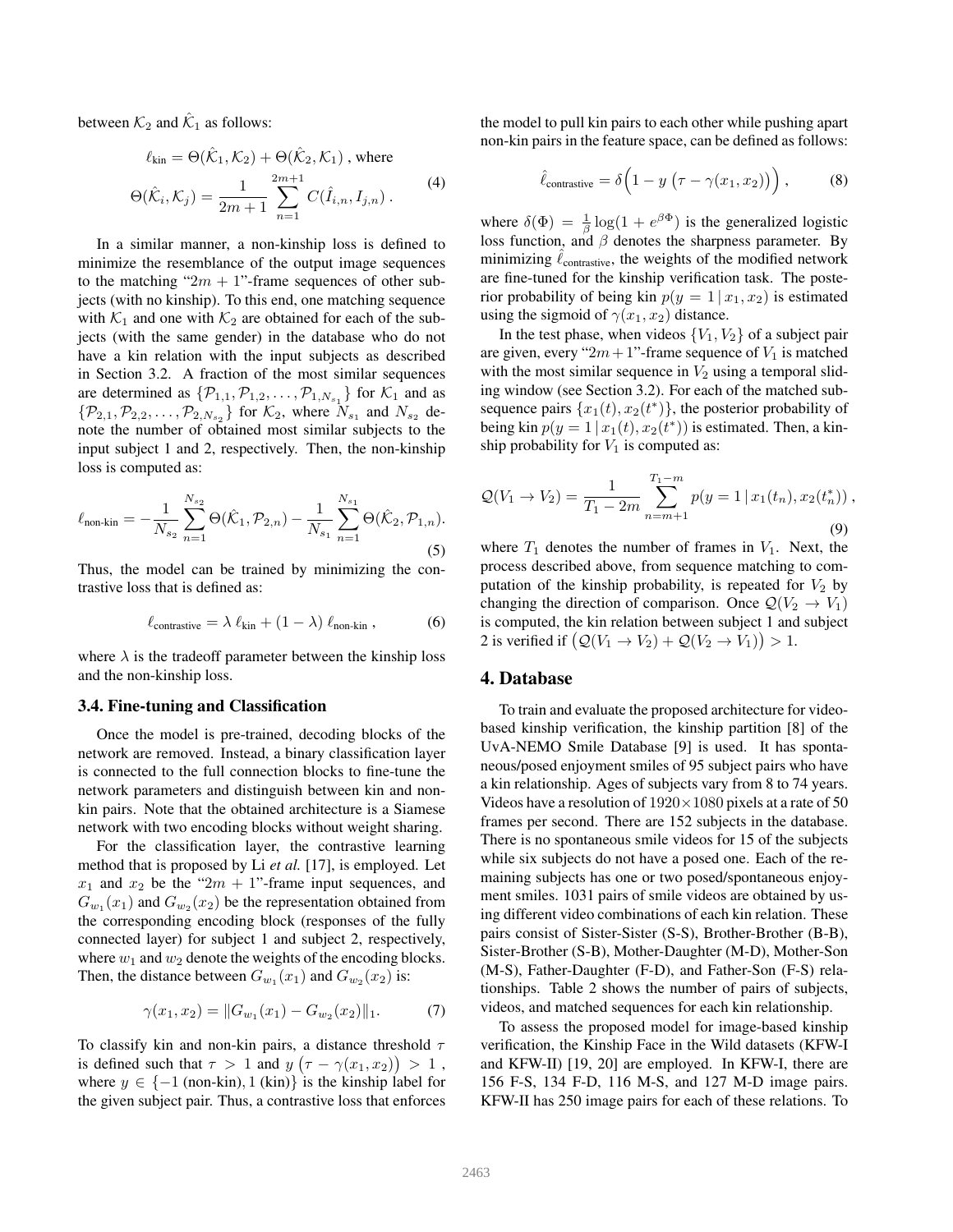Table 2. Distribution of subject, video, and matched sub-sequence (for  $m = 2$ ) pairs in the UvA-NEMO Smile Database.

| Relation               | Number of Pairs |       |                  |  |  |
|------------------------|-----------------|-------|------------------|--|--|
|                        | Subject         | Video | Matched Sequence |  |  |
| Mother-Daughter        | 22.             | 262   | 86.390           |  |  |
| Mother-Son             | 14              | 162   | 55,585           |  |  |
| Father-Daughter        | 10              | 120   | 44.175           |  |  |
| Father-Son             | 20              | 188   | 66.652           |  |  |
| Sister-Sister          | 9               | 109   | 43.579           |  |  |
| <b>Brother-Brother</b> | 8               | 54    | 22.361           |  |  |
| Sister-Brother         | 12              | 136   | 46,480           |  |  |
| A11                    | 95              | 1031  | 365,222          |  |  |

increase the number of training pairs for the experiments, combinations of original and mirror images are matched.

# 5. Experiments

To evaluate the proposed method, and to assess the effectiveness of using appearance-based pre-training, contrastive loss, expression matching, and short-term temporal information in video-based kinship verification, the UvA-NEMO Smile Database is employed. Furthermore, in Section 5.5, to evaluate the reliability of the method for imagebased kinship verification, KFW-I and KFW-II datasets are used (see Section 4). While kinship pairs are used as positive samples, random pairs that do not have a kin relation are used as negative samples. These random pairs are specifically constructed for each subset. For instance, a negative F-S pair is prepared by replacing the son with another male child while the father is retained. Numbers of positive and negative (random) pairs are kept same to have a balanced dataset. A separate verification model is trained for each of the M-D, M-S, F-D, F-S, S-S, B-B, and S-B relationships. S-S and B-B relations are not used for image-based assessment since they are not available in KFW-I/II. Each experiment is repeated three times using a different random set of negative samples at each time. Average (over repeated experiments) of the obtained mean (over different relations) correct verification rates are reported. In a similar manner, performance of the system is also measured using the area under ROC curve (AUC). The same set of random negative samples are used in each experiment for a fair comparison.

All experiments are conducted using a two level leaveone-subject-pair-out cross-validation scheme. Each time videos of a test pair are separated, the system is trained and parameters are optimized using leave-one-subject-pairout cross-validation on the remaining pairs. The proposed networks are implemented using Lua/Torch for GPU, and trained using the standard stochastic gradient descent (SGD). Fixed learning rate is optimized during crossvalidation (considered values: {0.01, 0.005, 0.001}).

Table 3. Effect of using different levels of frame-neighborhood  $(m)$  in kinship verification, and the correlation of smile amplitude between matched pairs.

| Temporal<br>Width | Matching<br>Correlation | <b>AUC</b> | Accuracy $(\% )$ |
|-------------------|-------------------------|------------|------------------|
| $1(m=0)$          | 0.87                    | 0.90       | 89.51            |
| $3(m=1)$          | 0.85                    | 0.95       | 92.93            |
| $5(m=2)$          | 0.83                    | 0.96       | 93.65            |
| $7 (m = 3)$       | 0.81                    | 0.92       | 91.21            |

## 5.1. Temporal Dynamics & Expression Matching

The proposed method exploits short-term temporal dynamics of expressions for a better kinship verification. To this end, "2m+1"-frame sequences (neighborhood of m frames) of given videos are matched based on expression similarity. Obtained sequence matches are used for verification. To assess the effectiveness of temporal information as well as the influence of temporal width of matched segments, different frame-neighborhood levels (m) are evaluated. As shown in Table 3, the matched sequences  $(m > 0)$ perform consistently better than the matched frames. While the AUC of using sequence-pairs reaches to 0.96, that of using frame-pairs is only 0.90. This shows the effectiveness of employing short-term expression dynamics in the analysis, and confirms the findings in the literature that suggest the expression dynamics display hereditary patterns [24, 8].

The optimal level of frame-neighborhood is found as  $m = 2$  (five-frame sequences), achieving an accuracy of 93.65%. Since the minimum validation error is also achieved by five-frame sequence pairs,  $m$  is set to 2 in the remainder of the experiments. Increasing the sequence length up to five frames improves the accuracy, showing the benefit of temporal information. Yet, further length increase causes loss in accuracy. The reasons may be that: (1) Complexity of the model is not increased for longer sequences; (2) Matching is getting much more challenging with longer sequences, yielding inaccurate matching, thus expression effects cannot be well minimized; (3) Expression similarity of face pairs may appear only in instant/short responses. The use of random (not matched) five-frame sequence pairs is also evaluated, and it can only reach 82.74% accuracy where that of using matched pairs is 93.65%.

Next, the reliability of expression matching is evaluated. Since the UvA-NEMO Smile Database does not include per-frame annotations of expression intensity, following [9], the smile amplitude of each frame is estimated as the average distance of the right and left lip corners to the lip center, normalized by the length of the lip. The average correlation of smile amplitude between matched segments of each video pair is computed. Table 3 reports the obtained correlation coefficients. Although increasing the frameneighborhood decreases the matching quality, the matched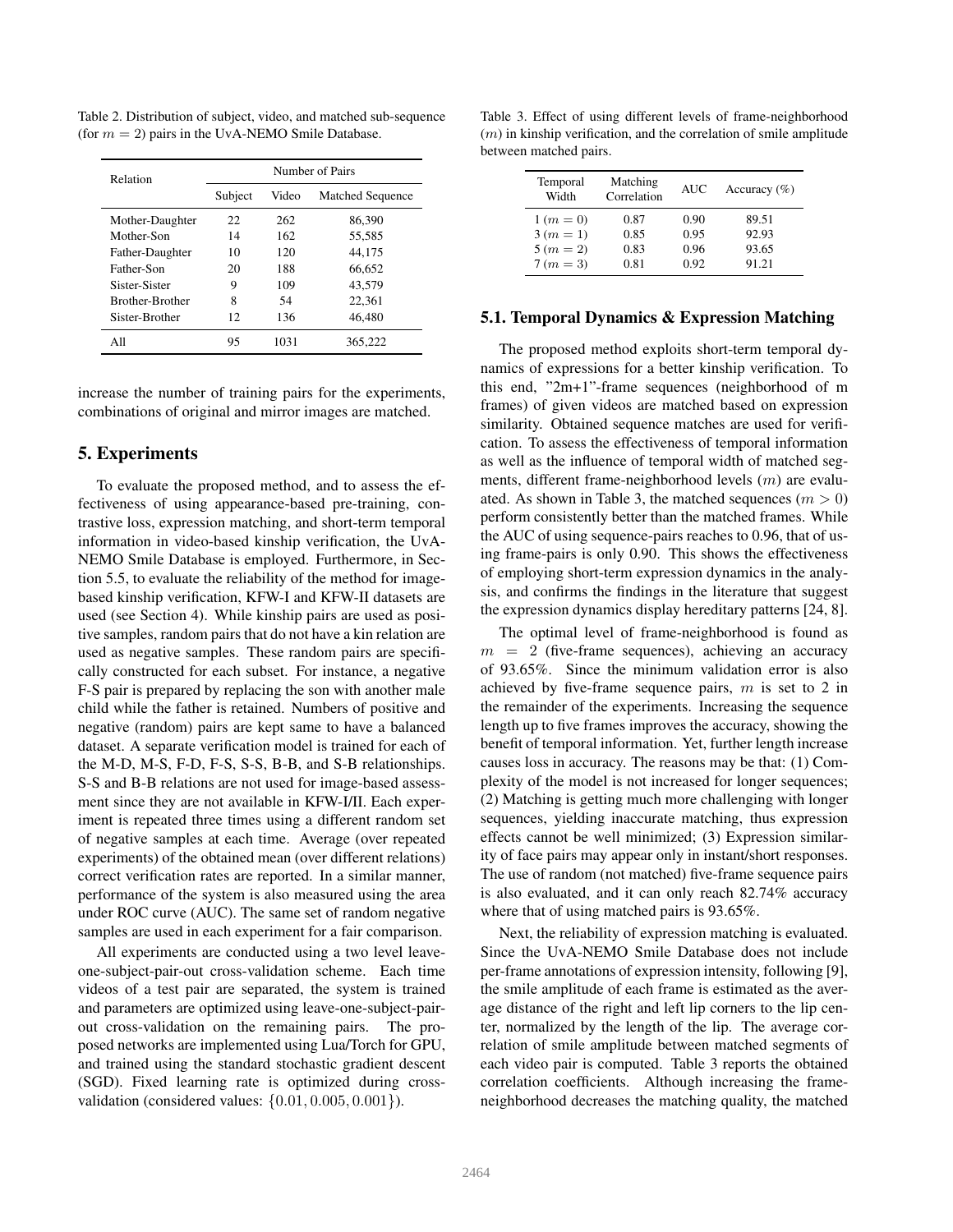Table 4. Effect of the non-kinship loss using different percentages of the most similar non-kins, in kinship verification.

| Non-kinship<br>Loss | $%$ of<br>Non-kins | AUC  | Accuracy $(\% )$ |
|---------------------|--------------------|------|------------------|
|                     | 0                  | 0.91 | 90.28            |
|                     | 10                 | 0.96 | 93.65            |
|                     | 50                 | 0.94 | 92.15            |
|                     | 100                | 0.92 | 91.31            |

pairs are highly correlated in terms of smile amplitude. Also notice that the decrease in matching correlation does not directly affect the verification performance.

## 5.2. Assessment of Non-kinship Loss

During pre-training, a non-kinship loss is employed for contrastive learning so as to optimize the latent representation by minimizing the importance of the similarity patterns that can also be observed between non-kins. To this end, a fraction of the most similar non-kin samples to the input samples are used. To evaluate the effectiveness of this approach and observe the influence of the non-kin fraction, the method is compared with modified models that use different amount  $(\%)$  of the most similar non-kin samples and with a model that does not use a non-kinship loss.

As shown in Table 4, the use of non-kinship loss employing 10% of the most similar non-kins provides the highest accuracy that is, in terms of AUC, 4% and 2% (absolute) better than using all and 50% of non-kins, respectively. These findings may suggest that using a large amount of non-kins samples in image-based loss, would enforce the model to focus on general/prominent differences since the loss is averaged over all non-kins. Thus, the learned latent representation may not manage to capture subtle but important characteristics. Results also show that not using nonkinship loss performs worst, confirming the effectiveness of the proposed non-kinship loss. 10% of the most similar kin samples are used in the remainder of the experiments since this setting achieves the minimum test/validation error.

#### 5.3. Assessment of Contrastive Learning

One of the main contributions of this study is to learn an efficient representation for kinship verification using a limited number of subject pairs. To this end, an appearancebased contrastive loss is proposed so as to provide a stronger regularization in the model based on the fact that the supervised verification task is defined in a different space. Furthermore, the proposed model is fine-tuned using a contrastive loss defined in the feature space to enhance the reliability of kinship verification. To assess the influence of contrastive loss on representation learning, and to compare the effectiveness of contrastive losses defined in the visual appearance and in the feature spaces, four different models are trained and compared. Table 5 reports the kinship

Table 5. Effect of using contrastive loss in kinship verification.

| Pre-training<br>(appearance-based) | Fine-tuning<br>(feature-based) | AUC  | Accuracy $(\% )$ |
|------------------------------------|--------------------------------|------|------------------|
| Contrastive                        | Contrastive                    | 0.96 | 93.65            |
| Contrastive                        | Standard                       | 0.94 | 92.72            |
| Standard                           | Contrastive                    | 0.91 | 90.28            |
| Standard                           | Standard                       | 0.88 | 86.30            |

verification performance of these models, where "standard" and "contrastive" pre-training indicate the sole use of  $\ell_{\text{kinship}}$ and  $\ell_{\text{contrastive}}$  in the proposed visual-similarity based pretraining architecture, respectively (see Section 3.3). Similarly, "contrastive" fine-tuning indicates the use of  $\ell_{\text{contrastive}}$ in the proposed feature-similarity based fine-tuning architecture (see Section 3.4). "Standard" fine-tuning represents a modified fine-tuning architecture that replaces the presented classification layer with the logistic regression.

As the first and the last rows of Table 5 show, using contrastive loss in both of the visual-similarity based pretraining and feature-similarity based fine-tuning provides 8.3% AUC improvement compared to the use of standard loss. This indicates the success of contrastive learning for kinship verification. When the contrastive loss functions that are defined in the appearance space and in the feature space are compared, appearance-based (visual-similarity based) contrastive loss is found to be more effective than the feature-based (see the second and third rows in Table 5). This finding may indicate the additional regularization provided by the optimization in appearance space, while the supervised verification task is defined in the feature space.

#### 5.4. Comparison to Video-based Methods

The proposed method is compared with the state-of-theart video-based kinship verification approaches from the literature [8, 3]. The method proposed by Dibeklioğlu et *al.* [8] extracts spatio-temporal features (CLBP-TOP) [25], from different facial regions. To represent temporal dynamics, a set of statistical descriptors are extracted from regional facial movements. Boutellaa *et al.* present two approaches in [3]. First one extracts deep features for each frame of smile videos using the pre-trained VGG-face CNN model [22]. Then, each video is represented by averaging the features of all frames. The second approach represents smiles by combining the deep representation with several spatio-temporal descriptors.

An additional baseline has been implemented, where matched sequences of five frames are used, the proposed transformation network is replaced with the stacked denoising autoencoders (SDAE; 4 hidden layers), and the fine-tuning is kept same. Furthermore, two state-of-theart image-based methods, namely, Neighborhood Repulsed Metric Learning (NRML) [20] and Similarity Metric based CNN (SMCNN) [17] have been modified, using the pro-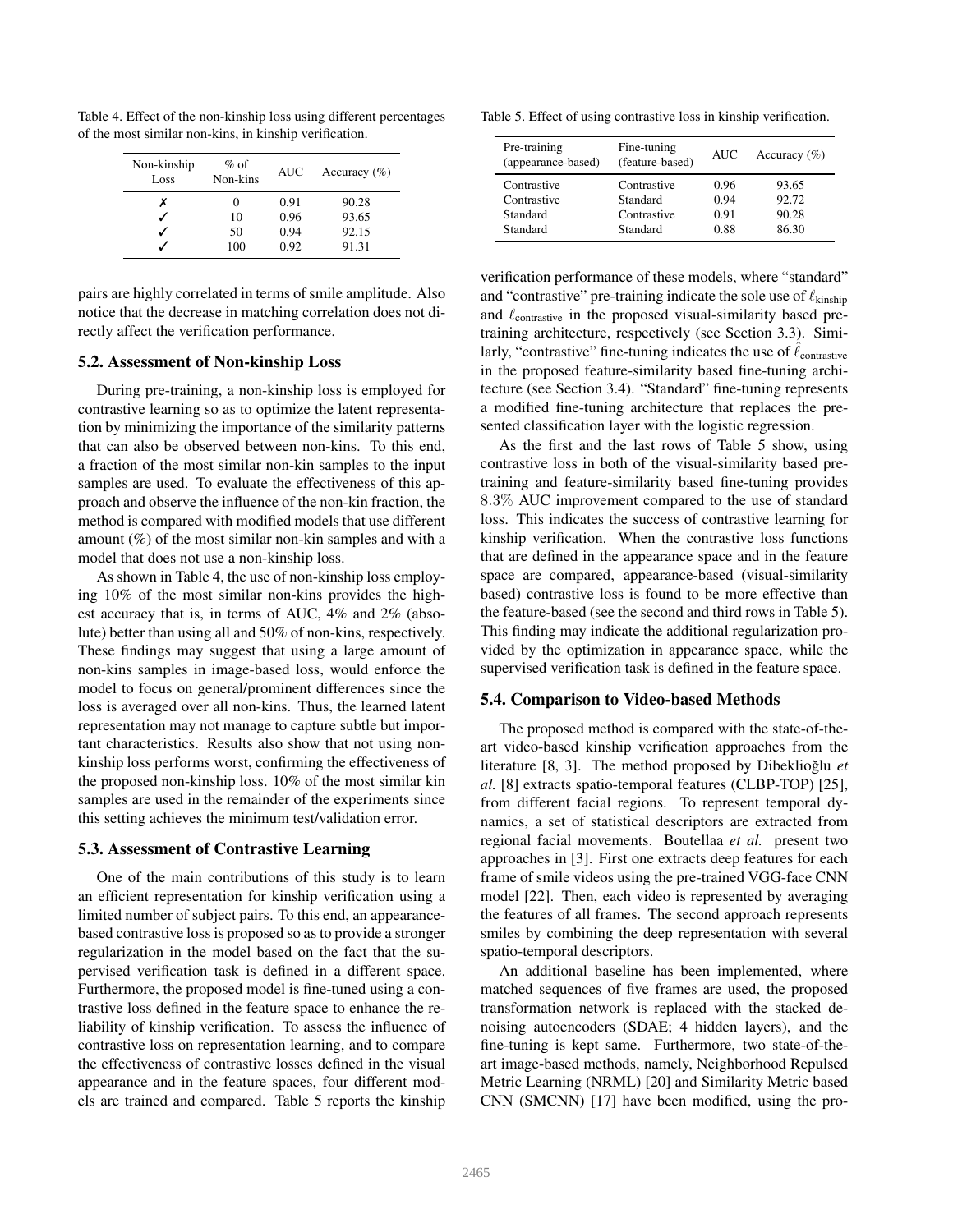| Method                 | Representation                                 | M-D   | $M-S$ | F-D   | $F-S$ | $S-S$ | B-B   | S-B   | Mean  |
|------------------------|------------------------------------------------|-------|-------|-------|-------|-------|-------|-------|-------|
| Proposed Method        | Short-term Temporal Appearance (Deep)          | 93.64 | 92.24 | 93.83 | 93.35 | 94.18 | 95.71 | 92.58 | 93.65 |
| <b>SDAE</b>            | Short-term Temporal Appearance (Deep)          | 85.24 | 85.44 | 87.48 | 87.89 | 86.33 | 87.88 | 84.54 | 86.40 |
| SMCNN: Li et al. [17]* | Static Appearance (Deep)                       | 83.58 | 81.46 | 85.15 | 84.81 | 84.64 | 86.43 | 85.84 | 84.56 |
| NRML: Lu et al. [20]*  | <b>Static Appearance</b>                       | 76.36 | 77.94 | 79.48 | 80.99 | 78.24 | 78.43 | 76.78 | 78.32 |
| Boutellaa et al. [3]   | Static Appearance (Deep) + Temporal Appearance | 91.23 | 90.49 | 93.10 | 88.30 | 88.93 | 94.74 | 90.07 | 90.98 |
| Boutellaa et al. [3]   | Static Appearance (Deep)                       | 90.24 | 85.69 | 89.70 | 92.69 | 88.92 | 92.82 | 88.47 | 89.79 |
| Dibeklioğlu et al. [8] | Displacement Dynamics + Temporal Appearance    | 67.54 | 75.00 | 75.00 | 78.95 | 75.00 | 70.00 | 68.75 | 72.89 |

Table 6. Accuracy (%) of different video-based methods. \* shows the methods that have been modified for video-based verification.

posed expression matching (single-frame) and frame-score fusion, for video-based kinship verification, and compared with the proposed model. NRML learns a metric that minimizes the distance between kin pairs while maximizing that of non-kins. For NRML, Learning-Based features [4] are employed. SMCNN is a convolutional Siamese network with metric constraints and shared weights.

As shown in Table 6 the proposed method, outperforms all the competitor methods. The use of handcrafted features that represent temporal appearance and facial dynamics [8] can only reach an accuracy of 72.89%, where that of the proposed method is 93.65%. Accuracy of employing deep face features [3] obtained from pre-trained VGG [22] model is 89.79%. When temporal appearance representation is combined with these deep-learned features, the verification accuracy of [3] reaches to 90.98%. Notice that the deep representation used in [3] is learned using 13 linear convolutional layers and trained on 2.6 million images of 2622 people. Still, the accuracy of the proposed method in this study is 2.67% (absolute) higher than that of [3]. Accuracy of the modified single-image based methods SMCNN and NRML are 84.56% and 78.32%, respectively. Lower accuracy of these methods can be explained by the fact that they do not exploit temporal information and solely rely on static images. Compared to the SDAE-based approach, the proposed method provides an additional accuracy of 7.25% (absolute). Notice that the SDAE-based approach is a modified version of our method which replaces the proposed encoder/decoder blocks with SDAE. All these findings indicate the effectiveness of the proposed method even it is trained with a limited number of kin pairs (subjects). Additionally, the accuracy of the method for each kin relationship is analyzed. It is shown that the best results are obtained for B-B and S-S pairs, respectively. Such a finding can be explained by the age and gender resemblance.

## 5.5. Comparison to Image-based Methods

To assess the effectiveness of the proposed model for image-based kinship verification, a modified version of the method has been prepared by removing the expression matching step, and setting the level of frame-neighborhood  $(m)$  to 0. The modified method is evaluated on KFW-I and KFW-II datasets, and compared with the state-of-the-

Table 7. Accuracy (%) of different image-based methods.

| Method                                        | KFW-I | KFW-II |
|-----------------------------------------------|-------|--------|
| Proposed Method                               | 80.5  | 82.3   |
| Block-based Neighbor. Repulsed Metric [23]    | 78.7  | 80.6   |
| Local Large-Margin Multi-Metric [14]          |       | 80.0   |
| Similarity Metric Based CNN [17]              | 72.7  | 79.3   |
| Neighborhood Repulsed Correlation Metric [34] | 66.3  | 78.7   |
| <b>Ensemble Similarity [40]</b>               | 78.6  | 75.7   |
| Scalable Similarity [41]                      | 77.6  | 74.8   |
| Asymmetric Metric [18]                        | 78.4  | 80.9   |
| Neighborhood Repulsed Metric [20]             | 64.3  | 75.7   |

art image-based methods in terms mean verification accuracy. As shown in Table 7, the proposed model outperforms all the competitors, and reaches an accuracy of 80.5% and 82.3% on KFW-I and KFW-II, respectively.

## 6. Conclusion

In this paper, a deep contrastive learning architecture for video-based kinship verification has been proposed. The proposed architecture employs an appearance-based pretraining step followed by a feature-based supervised finetuning. For pre-training, a novel contrastive loss that is defined in the visual-appearance space, has been introduced. To minimize the influence of facial expression differences between given subject pairs, an expression matching procedure has been proposed. Furthermore, to capture temporal similarity patterns of kin expressions, facial image sequences of kin pairs have been used in the analysis instead of solely focusing on static appearance.

Each of the proposed components employed in the presented kinship verification framework such as representation optimization in the visual-appearance space, contrastive learning, frame matching, and the use of short-term facial dynamics, has been evaluated on the UvA-NEMO Smile Database in a detailed manner. Furthermore, the proposed method has been contrasted with the state-of-the-art methods for video- and image-based kinship verification. The experimental results have confirmed the effectiveness of each of the proposed components as well as showing the reliability of the method for kinship verification even with employing a limited number of subject pairs for training.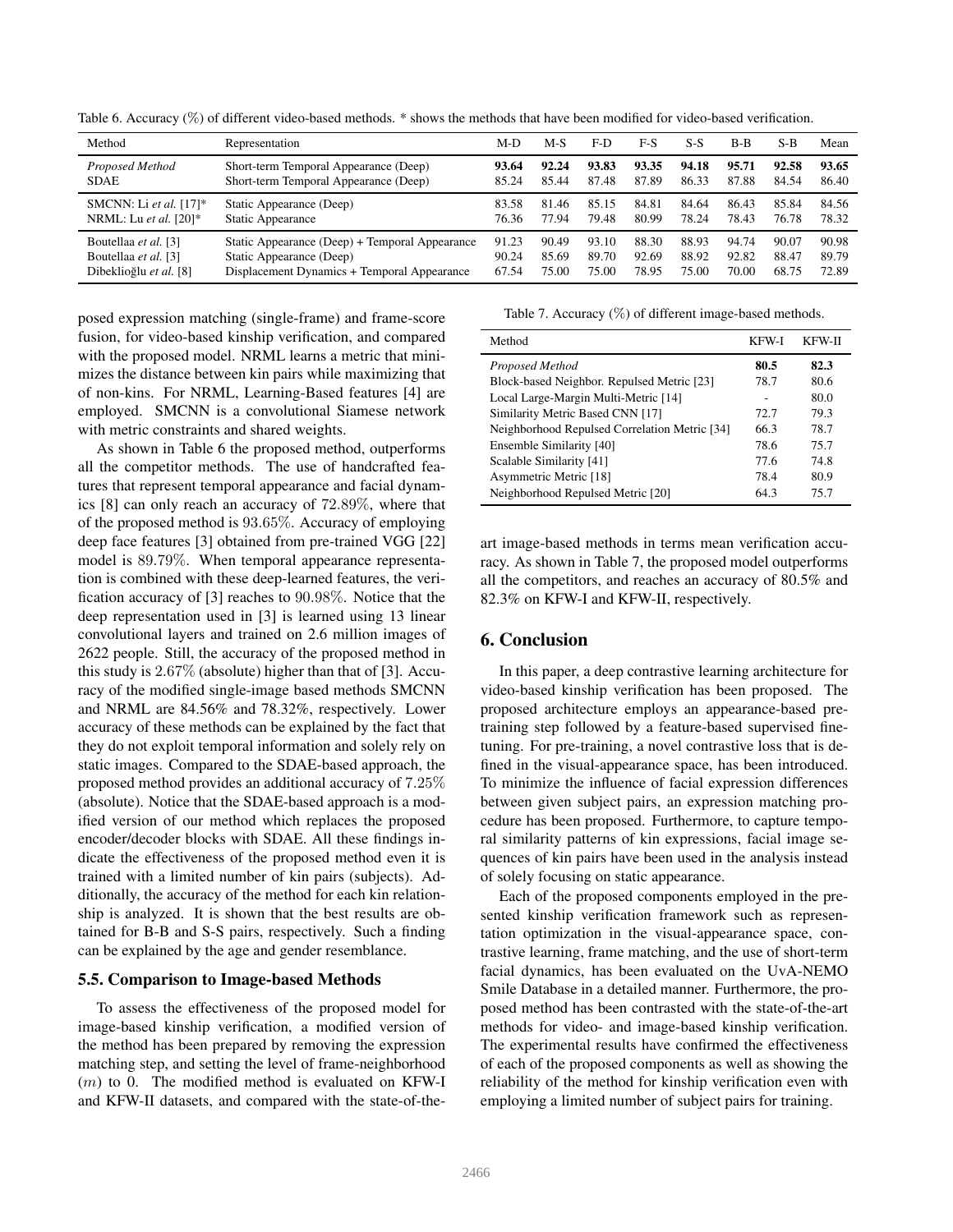# References

- [1] T. Baltrušaitis, P. Robinson, and L.-P. Morency. Constrained local neural fields for robust facial landmark detection in the wild. In *IEEE International Conference on Computer Vision Workshops*, pages 354–361, 2013.
- [2] T. Baltrušaitis, P. Robinson, and L.-P. Morency. Openface: An open source facial behavior analysis toolkit. In *IEEE Winter Conference on Applications of Computer Vision*, 2016.
- [3] E. Boutellaa, M. B. López, S. Ait-Aoudia, X. Feng, and A. Hadid. Kinship verification from videos using spatiotemporal texture features and deep learning. In *International Conference on Biometrics*, pages 1–7, 2016.
- [4] Z. Cao, Q. Yin, X. Tang, and J. Sun. Face recognition with learning-based descriptor. In *IEEE Conference on Computer Vision and Pattern Recognition*, pages 2707–2714, 2010.
- [5] J. F. Cohn and K. L. Schmidt. The timing of facial motion in posed and spontaneous smiles. *International Journal of Wavelets, Multiresolution and Information Processing*, 2(2):121–132, 2004.
- [6] M. F. Dal Martello and L. T. Maloney. Where are kin recognition signals in the human face? *Journal of Vision*, 6(12), 2006.
- [7] A. Dehghan, E. G. Ortiz, R. Villegas, and M. Shah. Who do I look like? Determining parent-offspring resemblance via gated autoencoders. In *International Conference on Computer Vision*, pages 1757–1764, 2014.
- [8] H. Dibeklioğlu, A. Ali Salah, and T. Gevers. Like father, like son: Facial expression dynamics for kinship verification. In *International Conference on Computer Vision*, pages 1497– 1504, 2013.
- [9] H. Dibeklioğlu, A. A. Salah, and T. Gevers. Are you really smiling at me? spontaneous versus posed enjoyment smiles. In *European Conference on Computer Vision*, pages 525– 538. 2012.
- [10] D. Erhan, Y. Bengio, A. Courville, P.-A. Manzagol, P. Vincent, and S. Bengio. Why does unsupervised pre-training help deep learning? *Journal of Machine Learning Research*, 11(Feb):625–660, 2010.
- [11] R. Fang, K. D. Tang, N. Snavely, and T. Chen. Towards computational models of kinship verification. In *IEEE International Conference on Image Processing*, pages 1577–1580, 2010.
- [12] G. Guo and X. Wang. Kinship measurement on salient facial features. *IEEE Trans. on Instrumentation and Measurement*, 61(8):2322–2325, 2012.
- [13] Y. Guo, H. Dibeklioğlu, and L. van der Maaten. Graph-based kinship recognition. In *International Conference on Pattern Recognition*, pages 4287–4292, 2014.
- [14] J. Hu, J. Lu, Y.-P. Tan, J. Yuan, and J. Zhou. Local largemargin multi-metric learning for face and kinship verification. *IEEE Trans. on Circuits and Systems for Video Technology*, 2017.
- [15] J. Hu, J. Lu, J. Yuan, and Y.-P. Tan. Large margin multimetric learning for face and kinship verification in the wild. In *Asian Conference on Computer Vision*, pages 252–267, 2014.
- [16] N. Kohli, R. Singh, and M. Vatsa. Self-similarity representation of weber faces for kinship classification. In *IEEE International Conference on Biometrics: Theory, Applications, and Systems*, pages 245–250, 2012.
- [17] L. Li, X. Feng, X. Wu, Z. Xia, and A. Hadid. Kinship verification from faces via similarity metric based convolutional neural network. In *International Conference Image Analysis and Recognition*, pages 539–548, 2016.
- [18] J. Lu, J. Hu, V. E. Liong, X. Zhou, A. Bottino, I. U. Islam, T. F. Vieira, X. Qin, X. Tan, S. Chen, et al. The FG 2015 kinship verification in the wild evaluation. In *IEEE International Conference on Automatic Face and Gesture Recognition Workshops*, 2015.
- [19] J. Lu, J. Hu, X. Zhou, Y. Shang, Y.-P. Tan, and G. Wang. Neighborhood repulsed metric learning for kinship verification. In *IEEE Conference on Computer Vision and Pattern Recognition*, 2012.
- [20] J. Lu, X. Zhou, Y.-P. Tan, Y. Shang, and J. Zhou. Neighborhood repulsed metric learning for kinship verification. *IEEE Trans. on Pattern Analysis and Machine Intelligence*, 36(2):331–345, 2014.
- [21] I. Önal-Ertuğrul and H. Dibeklioğlu. What will your future child look like? Modeling and synthesis of hereditary patterns of facial dynamics. In *IEEE International Conference on Automatic Face & Gesture Recognition*, pages 33– 40, 2017.
- [22] O. M. Parkhi, A. Vedaldi, and A. Zisserman. Deep face recognition. In *British Machine Vision Conference*, 2015.
- [23] B. Patel, R. Maheshwari, and B. Raman. Evaluation of periocular features for kinship verification in the wild. *Computer Vision and Image Understanding*, 160:24–35, 2017.
- [24] G. Peleg, G. Katzir, O. Peleg, M. Kamara, L. Brodsky, H. Hel-Or, D. Keren, and E. Nevo. Hereditary family signature of facial expression. *Proceedings of the National Academy of Sciences*, 103(43):15921–15926, 2006.
- [25] T. Pfister, X. Li, G. Zhao, and M. Pietikainen. Differentiating spontaneous from posed facial expressions within a generic facial expression recognition framework. In *IEEE International Conference on Computer Vision Workshops*, pages 868–875, 2011.
- [26] A. Puthenputhussery, Q. Liu, and C. Liu. SIFT flow based genetic fisher vector feature for kinship verification. In *IEEE International Conference on Image Processing*, pages 2921– 2925, 2016.
- [27] X. Qin, X. Tan, and S. Chen. Tri-subject kinship verification: Understanding the core of a family. *IEEE Trans. on Multimedia*, 17(10):1855–1867, 2015.
- [28] J. P. Robinson, M. Shao, Y. Wu, and Y. Fu. Families in the wild (fiw): Large-scale kinship image database and benchmarks. In *ACM Internatiol Conference on Multimedia*, pages 242–246, 2016.
- [29] P. F. Velleman. Definition and comparison of robust nonlinear data smoothing algorithms. *Journal of the American Statistical Association*, 75(371):609–615, 1980.
- [30] M. Wang, Z. Li, X. Shu, and J. Tang. Deep kinship verification. In *International Workshop on Multimedia Signal Processing*, 2015.